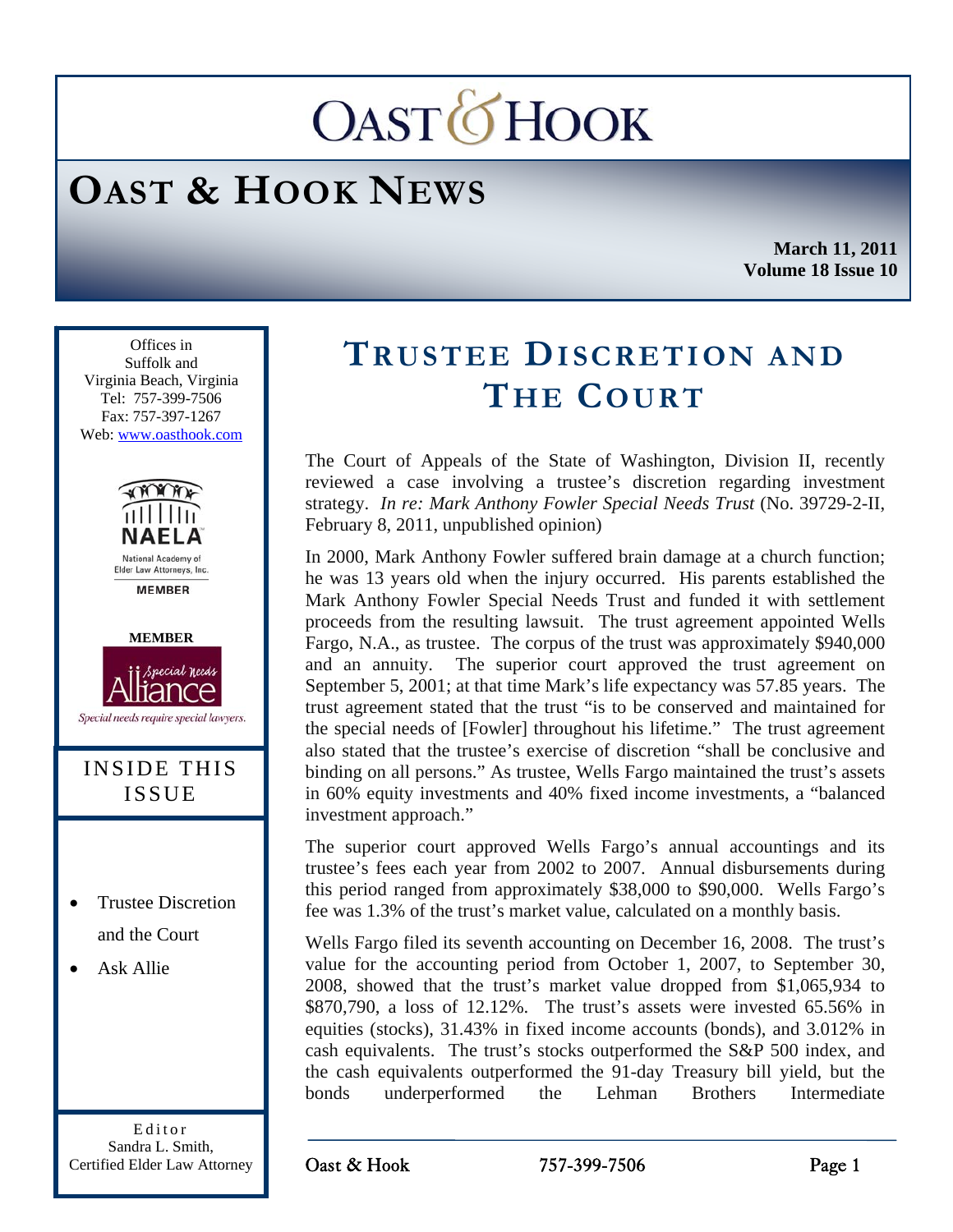Government/Credit A+ index. The trial court, at the original accounting hearing on January 30, 2009, observed that the trust's ending value was "not a happy figure." Wells Fargo reported at a February 27, 2009, hearing that the trust's market value had dropped to \$738,000 at the end of January. The trial court expressed concern about the trust's asset allocation, and stated that "you [the trustee] need to move everything into FDIC-insured accounts with diversified institutions. That needs to get done at this point."

At a subsequent hearing, Wells Fargo's investment manager for the trust explained its asset allocation decisions to the court. He explained that the investment objective had always been "a balance between current income and long-term capital appreciation." He stated that "[A] reallocation of the investments to a portfolio of only 'insured' investments would be a short sighted and imprudent move . . . [that] would short circuit the investment plan currently in place and would realize or 'lock in' the losses at perhaps the worst possible time…. It would essentially eliminate any chance for the account to recover the losses of the prior accounting period. And, most importantly, it would also result in an undiversified portfolio, breaching our duty to the Beneficiary." The manager performed a depletion analysis that predicted that if the trust consisted of only FDIC-insure CDs, it would be fully depleted by 2019, five years earlier than the current portfolio. The trial court continued to question the trust's allocation at the next two hearings, and appointed a guardian ad litem (GAL) to determine "(1) whether the Trustee complied with the prudent investor rule; (2) whether funds should be invested in insured deposits; and (3) whether the Trustee fees should be approved." The GAL submitted a written report on June 18, 2009, and concluded that Wells Fargo had complied with the prudent investor rule, and that it had properly applied the "total asset management" approach to investing the trust assets, as required by Washington law. The GAL stated, "[T]he 'prudent investment rule' does not require trustees to act to avoid all risk, but simply to be prudent in that risk allocation." The GAL further observed that about 50% of the trust's total assets (including the present value of the annuity) were in the more secured portion of the portfolio, and that the portfolio "was appropriate for the current 'special circumstances'" of the economic events of the preceding year. The GAL also recommended payment of the trustee's fees, which were consistent with its fee schedule at the time the trust was established. The trial court entered an order approving the accounting, but also entered a second order directing that "the trustee shall present the court with a plan to transfer a portion of the assets to insured deposits and showing fees and costs of such a plan to the trust" at a future hearing. Wells Fargo appealed both orders, and the Court of Appeals granted Wells Fargo's motion to stay the second order pending appeal.

The issue before the Court of Appeals was "whether the trial court had authority to order the trustee to reallocate the trust's investments where the trust agreement required the trustee to submit accountings to the court 'for review and approval,' but where the trial court did not find that the trustee breached any fiduciary duty and where no evidence supported a finding of breach." The Court of Appeals said that the trial court lacked such authority because "[w]hen a trust gives the trustee discretion to carry out the trust's objectives, a court may not control the trustee's exercise of its discretion absent an abuse of the trustee's discretion." The Court of Appeals said that "the trial court did not make a finding that Wells Fargo violated the prudent investor rule. Nor did the trial court determine that Wells Fargo breached its fiduciary duties to Fowler." The Court of Appeals stated that the trial court ordered the